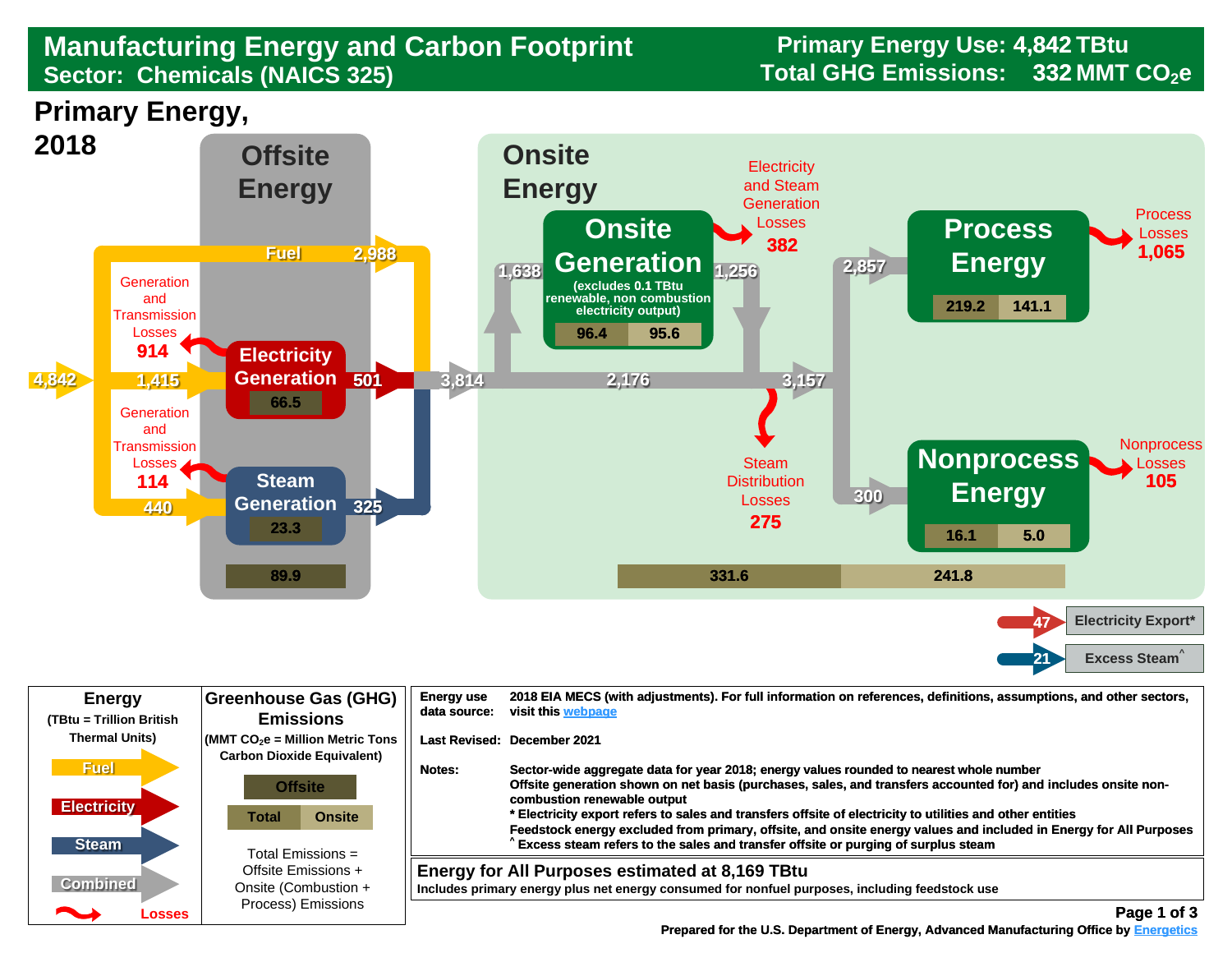## **Manufacturing Energy and Carbon Footprint Sector: Chemicals (NAICS 325)**

**Onsite Energy Use: 3,814 TBtu Onsite Emissions: 242 MMT CO<sub>2</sub>e**